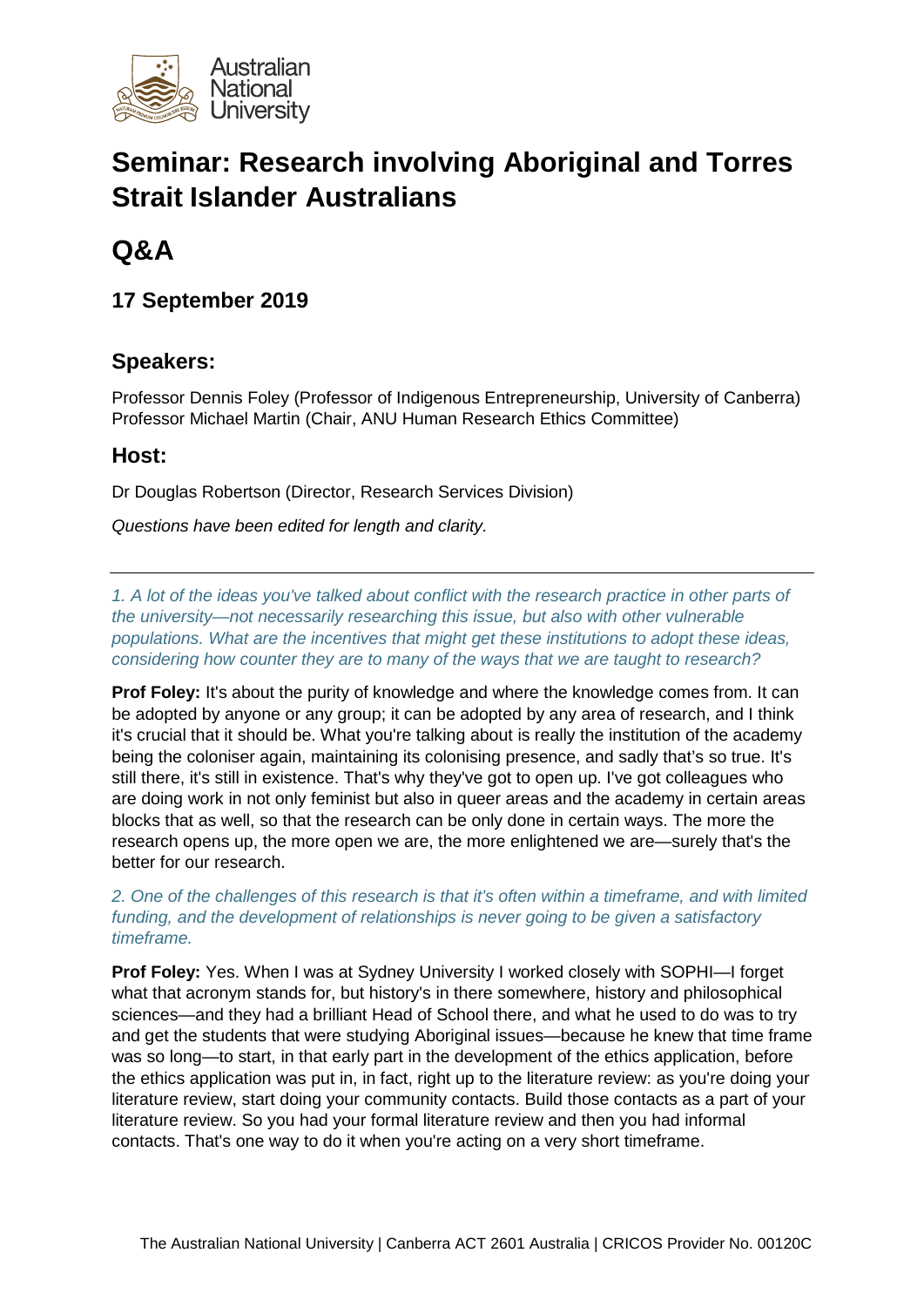

How long is a piece of string? If you research in the Aboriginal area, you usually find you do it for many, many years; you don't just get in there once. And they're the ones that I would like to see stopped. There's a standard joke about ANU (sorry, ANU): after April, can you ever find an anthropologist around here? No, they've all gone north where it's warm. At the University of Western Australia: can you ever find an anthropologist when the barramundi are running? No, 'cause they're all up north fishing. Yes, there are limited timeframes, and you've got to get out there and extend those timeframes if you can. But that's the way that—I wish I could remember his name, that Head of School, but he was brilliant—as soon as he found out it was Aboriginal, "okay, get out there and get your community contacts". And he used to make them do little charts, network charts, so they knew who to go to, who to see; and then get around to all the Aboriginal people at uni, ask them for the contacts, networks, that sort of stuff. It worked beautiful. And he got one of his staff that was a photography major to write a paper on "What right have you got to take a picture of an Aboriginal person?", and then that was given to all staff. Brilliant. He was great.

#### *3. When you talk about privileging Indigenous voices, could you contextualise that down to talk about ownership of data? How do data sovereignty and privilege interact?*

**Prof Foley:** I think standard practice is that people get a transcript given back to them all the time, and that's theirs. The copyright is theirs. Any publication that comes out of that is automatically returned to those people. If they want to be identifiable, so be it, you know, it's their copyright. The final production of anything is also given back to them. And then I usually do an agreement with them on how long I will keep their transcripts, and then in anything that's produced from that they're also acknowledged. For example, I'm currently doing work in Ireland on Irish travellers, who I see as the Aboriginal people of Ireland. And that data sovereignty—the individuals don't want their stuff, but the organisations that represent them do. So they get the credits for it, they get the publication, they get all the raw material. And for them I actually hand back the transcripts: I don't keep any transcripts at all. I just take down the information I need and I give it all back to their organisation so that it's there in a bank, so that the data is used for future generations of Irish travellers and people coming through, Irish travellers, can use it for their own work. So a little bit different to what we do in Australia, but I hope that something like that can take off.

*4. I just wanted to mention the* United Nations Declaration on the Rights of Indigenous People *and other international documents, which have their own provisions around consent and other areas that researchers should be aware of. Secondly: when talking about benefits, especially in environmental research, there's a very polite way that people sometimes refer to scientists as "cashed-up, ideologically sound tourists", who are able to bring large amounts of money from richer places to less rich places. The emphasis there is on the idea of benefits, and that research can build livelihood benefits and income for remote places. Where does ANU stand on that, in terms of encouraging or requiring that research is seen as a livelihood opportunity for where it takes place?*

**Prof Martin:** There are two parts to your question. The first part was to note the existence of UN declarations. We do talk about those in the ethics committee a lot. I didn't put it on the slide because I was just cognisant of not having time to talk about everything, but they are really central documents. But they also articulate essentially the same six principles that the other documents do, just with a broader scope.

The second part of the question was—I'm going to paraphrase here—to what extent do we consider the benefits of, say, environmental research, that go back to community in terms of livelihood, support, things like that? We would certainly be very happy for such benefits to be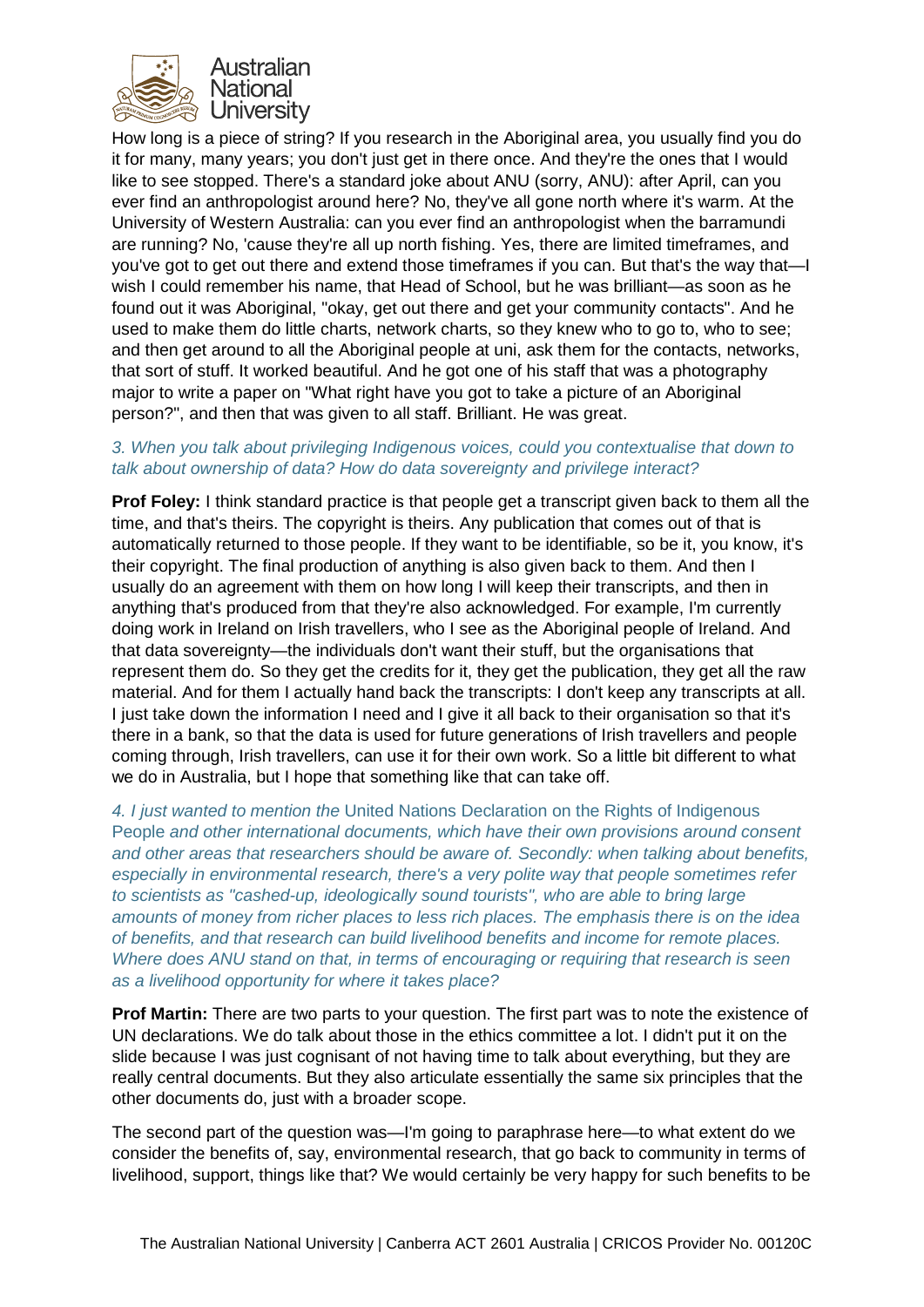

articulated, and we would find that a compelling argument supporting approval. Bottom line is: these benefits have to be discussed and agreed with communities. So what we would be looking to do would be to say to researchers, "look, we think that your research may have the following kinds of benefits. Have you talked about that with the people you're working with, and can you articulate in an agreement some principles around those benefits?"

And it's kind of hard to guarantee. One of the difficulties you always have—it's a line I very often read on information sheets under "Benefits": "this research will probably not benefit you". We very often see that when talking to individual participants, and then, very often, the following line is "but there'll be some broad benefit in terms of expanding knowledge". Well, with research involving Aboriginal and Torres Strait Islander people, that sentence ain't good enough. It's really got to be about how you can benefit Aboriginal and Torres Strait Islander people, and, where possible, the communities within which you're working. And you have to write agreements that articulate those benefits clearly. But, because these agreements have to be binding and enforceable, you can't be so specific around who's going to earn what. So there's a grey area in terms of what we can go to there. But as far as you're able to guarantee benefits, you should, and you should do so in a form that's binding.

### *5. I'm interested in conflicts between contracts and ethics. What sort of pushback can the ethics committee muster? Say if it's a contract from government, can the ANU ethics committee say "You shouldn't be putting this contract out", or stop it from going ahead? What happens there?*

**Prof Martin:** Our most common experience in that regard would be to identify the areas of the contract that we think breach the National Statement. Sometimes these involve what we might regard as interference by government bodies: so for example, "we're going to give the minister our report first, and if they don't like it it'll either be changed or buried". We would not generally like to see those kinds of clauses in contracts. So what we would do is, we go back to the researcher and we would say, if it's an executed agreement, "can you go back to the department and seek a variation to the contract and have that clause excised?"

The other clauses that tend to attract our attention are the clauses involving intellectual property. In many instances there's provisions around background IP, and background IP tends to vest in the parties who brought it to the table. But then IP that's created within the research itself is almost always vested in the government under these contracts. They want it, and we very often want that to be negotiated in a way that ensures that, where that IP involves cultural knowledge, it must go back to community. We would require a variation to the contract to allow that to happen, and we couldn't approve it if that can't happen.

**Dr Robertson:** Just to add to that: one of the other teams within the Research Services Division is the Research Contracts team, and we're trying to spot more of those issues in advance if we can. But it is one of the challenges. But, as with any agreement, an agreement can be subject to variation. And when you've got the power of the National Statement behind you and the power of the AIATSIS statement, and other kinds of "regulations", those do allow us to go back and say, hang on a minute, you're not in line. And it can be an educational experience for the other party, because they may never have been involved with commissioning Indigenous research before. So when they put out a tender and they've got a minister that wants an answer a week on Friday, it can be a little challenging.

*6. You spoke about there being no low-risk Aboriginal research. I'm from the Australian Bureau of Statistics and we reuse a lot of data, so research might not necessarily involve any fieldwork. We're also often looking nationally, across all these different mobs and groups*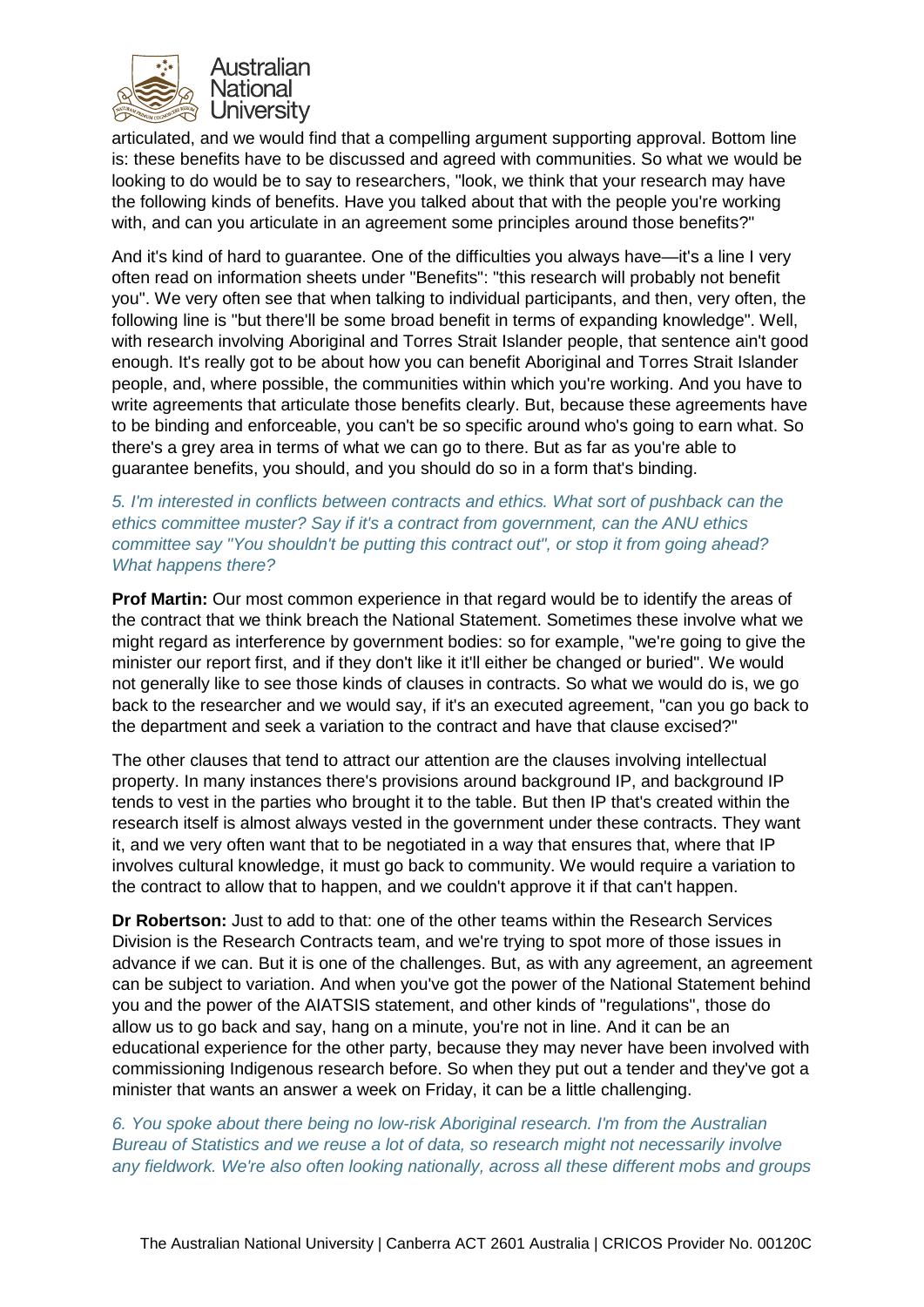

*across the country. With all that diversity, what would consultation and engagement look like and what evidence would the committee expect to receive?* 

PROF MARTIN: That's a very good question. Let me pick it off in two parts. The first part is that there's no low-risk research—true. We would automatically call that "not low-risk", but as I said that's not the same as calling it high-risk. Where you've got de-identified data underpinning research, we don't have many of the concerns that we have where people might be identified. Now I know the ABS works hard, particularly where there's very small communities involved, to obfuscate data so that the reidentification risk is lowered as well. So I think a project that used that kind of data analysis, we would not regard that as being as high risk compared to where you've got participants who may face individual risk. Within the stuff that comes to the HREC, there's stuff that's so high-risk it would curl your hair and then there's stuff that we look at each other and go "why is it here with us?", and then "oh, that's because the National Statement says it has to be". That's part one.

Part two is, okay, how do you conduct engagement when you've just got data and you don't know who you've got it from and so on? It depends on the type of the research. If, for example, it's research on health for Aboriginal and Torres Strait Islander people, we would probably suggest engaging with the National Aboriginal Community Controlled Health Organisation. So you've got peak bodies, Indigenous bodies that look after particular areas of research, and they very often can speak for communities broadly on particular areas of research. Where it's possible to identify individual communities that are involved, we would certainly like to see some effort in engaging with those communities—and this is in the spirit of "not about us without us". So, yes, you have the data—I mean, the ABS has a statutory right to acquire data without consent; now, when you say that to an ethics chair, that's where I fall off my chair! I'm a statistician, oddly enough, I don't know how I ended up on ethics committees [Dr Robertson: Nobody does!] Nobody does. But there is still a responsibility acquired where you can identify communities to go and do some engagement.

You raise a very good point which raises a separate issue: sometimes as a committee we're scratching our heads around how to conduct engagement with particular kinds of research. For example, we're sitting here in the School of Music; there has been research done with individual Indigenous musicians. And of course, because they're human participants, it comes to the full HREC and then the question comes up, what about engagement? And you know, yes, you're engaging with individuals who have a particular cultural practice that may or may not be connected to their particular community. And so very often we have to find inventive ways to think about engagement—and I'd be fascinated to hear your take on this, Dennis—where you've got individuals involved who don't sort of cleave to a specific community within the research ambit.

**Prof Foley:** I'm always dismayed at the cutbacks to the ABS, and especially to Aboriginal data. I can remember, going back a few years, under a certain government that was led by John Howard, the ABS actually came out and said "these figures have been manipulated" or words to that effect. The ethical stance of the ABS was so strong that they came out and said that the data regarding Aboriginal year 12 completions had been manipulated by the federal government or the minister. That was the first time in Australia's history where the ABS had broken that stance based on the ethics, because there was false information coming out for political reasons. So full credit to them. And the ABS has suffered ever since under conservative governments.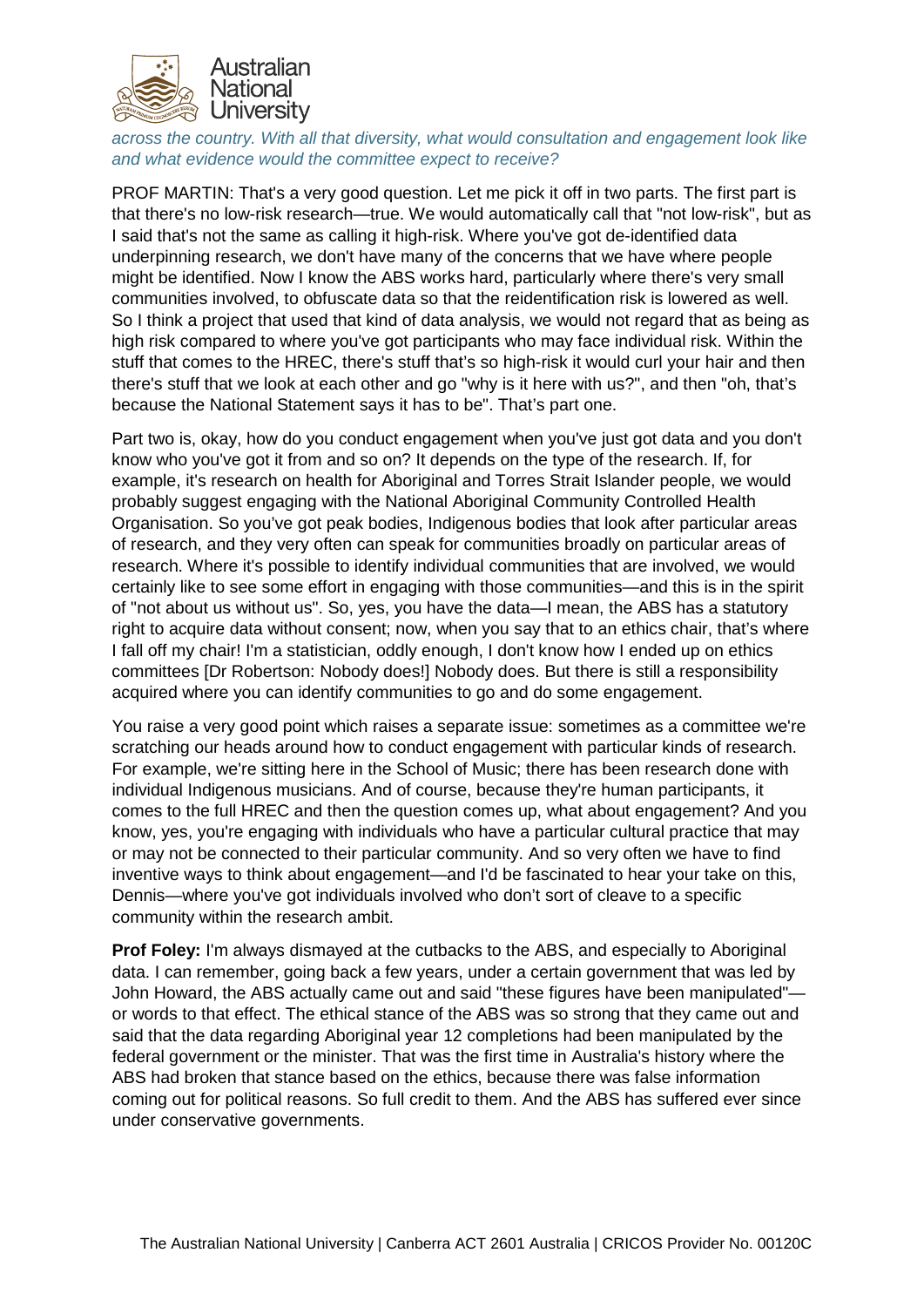

**Dr Robertson:** I think it's a general point as well. With the internet out there we're getting questions about using stuff that is on the internet, and reusing it, and images that identify individuals, and it poses some real challenges that aren't going to go away.

*7. My question is about Professor Martin's suggestion that ethics and contracts should be part of the early phases of design. I'm very heartened to hear a public conversation about how we can do this a bit better. Do you have suggestions for things the university could pilot or trial in this space, in terms of intellectual property and also just in terms of really mapping out all the dynamics when we make contracts?*

**Prof Martin:** Where do I start! This is going to sound terrible, but whenever I hear "We're sending it to ANU Legal", I die inside. Because I know that we'll get back something that seizes all the rights and grants them to the ANU; that's what internal legal counsel says. So what we have to do, I think, is work with college offices to develop knowledge around how intellectual property works in the Indigenous context, because it's really clear that it should never vest in the University. It doesn't belong to us. We shouldn't just take it, and then we shouldn't rely on a legal instrument to allow us to have taken it after we did. We need to develop templates for contracts that build in the necessity for Aboriginal and Torres Strait Islander peoples' IP to be vested in their communities and their people, and protected from the demands of the modern university. Now the world works against us, right, because if you write a paper and you want to get it published, guess who wants the copyright? The publisher. And it doesn't matter that there's cultural knowledge in there. This copyright goes to some mob in Holland—they don't care. So we've got a long way to go, and we're not going to win every battle that we enter, but we should represent to those who seek to assert rights that they can't have that it's not okay with us for them to do that. We might lose battles on that journey. So I think we need to develop expertise in contracts offices about how IP needs to work going forward. There's no lack of goodwill in this matter; people want to do the right thing—but legal training often has you doing the done thing, which is not always the right thing.

**Prof Foley:** One of the sad parts is, I always get an experience where all they ever care about is how much of a percentage they're going to take out of the contract. That's what really hurts me. The IP never seems to come into it, it's just how much the university's going to take. But maybe that's just my poor choice of universities or employers:

### *8. Whenever I try to bring in an Indigenous co-author on my research, I make about a million phone calls around Australia, I beg and cry and plead, and it's very difficult. So regarding research capacity, how do we build a stronger research capacity around Indigenous issues generally?*

**Prof Foley:** I thought we were! I thought we were in the process now. I've seen a massive improvement in the last thirty years. It's a tenfold improvement. In fact, it's improving so much I don't know who the young ones are coming through any more because there's so many. Should AIATSIS keep a list of active Indigenous researchers? That would be a wonderful thing, that'd be a brilliant move, so we had one central place to go to. I find it very frustrating, because there's so many people in the space now and the ones that I used to know are either dead or retired. Sorry—that's my age. And I find it very frustrating because I don't know who the young ones are coming through. So maybe a central register—which I hate, having a register, it sounds so colonial, but for this case I think it's important. You know, they do in speech pathology, they do in other sciences; why not in the social sciences?